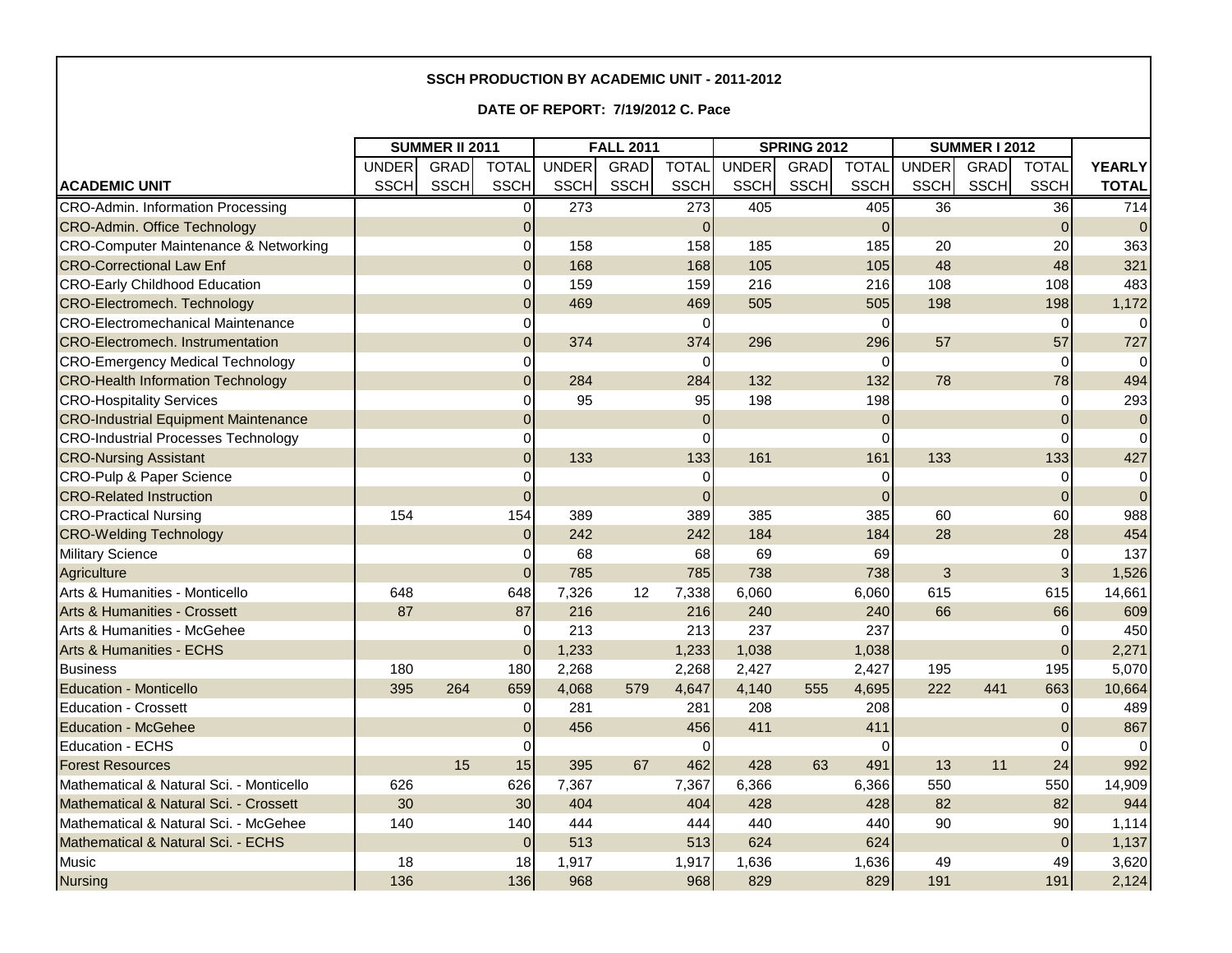## **SSCH PRODUCTION BY ACADEMIC UNIT - 2011-2012**

## **DATE OF REPORT: 7/19/2012 C. Pace**

|                                           | <b>SUMMER II 2011</b> |                |                | <b>FALL 2011</b> |              |                | <b>SPRING 2012</b> |                |              | <b>SUMMER I 2012</b> |              |                |                |
|-------------------------------------------|-----------------------|----------------|----------------|------------------|--------------|----------------|--------------------|----------------|--------------|----------------------|--------------|----------------|----------------|
|                                           | <b>UNDER</b>          | <b>GRAD</b>    | <b>TOTAL</b>   | <b>UNDER</b>     | <b>GRAD</b>  | <b>TOTAL</b>   | <b>UNDER</b>       | <b>GRAD</b>    | <b>TOTAL</b> | <b>UNDER</b>         | <b>GRAD</b>  | <b>TOTAL</b>   | <b>YEARLY</b>  |
| <b>ACADEMIC UNIT</b>                      | <b>SSCH</b>           | <b>SSCH</b>    | <b>SSCH</b>    | <b>SSCH</b>      | <b>SSCH</b>  | <b>SSCH</b>    | <b>SSCH</b>        | <b>SSCH</b>    | <b>SSCH</b>  | <b>SSCH</b>          | <b>SSCH</b>  | <b>SSCH</b>    | <b>TOTAL</b>   |
| Social & Behavioral Sciences - Monticello | 717                   |                | 717            | 6,562            |              | 6,562          | 5,838              |                | 5,838        | 571                  |              | 571            | 13,688         |
| Social & Behavioral Sciences - Crossett   |                       |                | $\Omega$       | 573              |              | 573            | 504                |                | 504          |                      |              | $\Omega$       | 1,077          |
| Social & Behavioral Sciences - McGehee    | 81                    |                | 81             | 471              |              | 471            | 510                |                | 510          |                      |              | $\Omega$       | 1,062          |
| Social & Behavioral Sciences - ECHS       |                       |                | $\Omega$       | 291              |              | 291            | 294                |                | 294          |                      |              | $\Omega$       | 585            |
| Computer Information Systems - Monticello | 165                   |                | 165            | 1,504            |              | 1,504          | 1,383              |                | 1,383        | 111                  |              | 111            | 3,163          |
| Computer Information Systems - Crossett   |                       |                | $\overline{0}$ | 120              |              | 120            | 117                |                | 117          | 51                   |              | 51             | 288            |
| Computer Information Systems - McGehee    |                       |                | 0              | 78               |              | 78             | 69                 |                | 69           |                      |              | $\overline{0}$ | 147            |
| Computer Information Systems - ECHS       |                       |                | $\Omega$       |                  |              | $\overline{0}$ |                    |                | $\mathbf 0$  |                      |              | $\Omega$       | $\overline{0}$ |
| Developmental Skills (College Skills)     |                       |                | 0              |                  |              | 0              |                    |                | $\Omega$     |                      |              | $\Omega$       | $\overline{0}$ |
| MCG-Admin. Office Technology              |                       |                | $\Omega$       | 426              |              | 426            | 735                |                | 735          | 135                  |              | 135            | 1,296          |
| MCG-Automotive Service Technology         |                       |                | $\Omega$       |                  |              | $\Omega$       |                    |                | $\Omega$     |                      |              | $\Omega$       | $\Omega$       |
| <b>MCG-Business Technology</b>            |                       |                | $\Omega$       |                  |              | $\mathbf{0}$   |                    |                | $\Omega$     |                      |              | $\Omega$       | $\overline{0}$ |
| MCG-Correctional Law Enf                  |                       |                | $\overline{0}$ | 16               |              | 16             | 58                 |                | 58           |                      |              | $\Omega$       | 74             |
| MCG-Early Childhood Education             |                       |                | $\Omega$       | 231              |              | 231            | 303                |                | 303          | 117                  |              | 117            | 651            |
| MCG-Emergency Medical Technology          |                       |                | $\Omega$       | 471              |              | 471            | 274                |                | 274          | 99                   |              | 99             | 844            |
| <b>MCG-Health Information Technology</b>  | 39                    |                | 39             | 377              |              | 377            | 442                |                | 442          |                      |              | $\Omega$       | 858            |
| <b>MCG-Hospitality Services</b>           |                       |                | $\Omega$       | 239              |              | 239            | 348                |                | 348          | 11                   |              | 11             | 598            |
| <b>MCG-Nursing Assistant</b>              |                       |                | $\Omega$       | 252              |              | 252            | 126                |                | 126          |                      |              | $\Omega$       | 378            |
| <b>MCG-Practical Nursing</b>              | 13                    |                | 13             | 228              |              | 228            | 398                |                | 398          | 132                  |              | 132            | 771            |
| <b>MCG-Related Instruction</b>            |                       |                | $\Omega$       | 300              |              | 300            | 330                |                | 330          | 27                   |              | 27             | 657            |
| MCG-Welding Technology                    |                       |                | $\overline{0}$ | 322              |              | 322            | 232                |                | 232          | 42                   |              | 42             | 596            |
| MCG-Agriculture Technology                |                       |                | 0              |                  |              | $\mathbf{0}$   |                    |                | $\mathbf 0$  |                      |              | $\overline{0}$ | 0              |
| MCG-Heavy Equipment                       |                       |                |                | 434              |              | 434            | 448                |                | 448          | 178                  |              | 178            | 1,060          |
|                                           |                       |                |                |                  |              |                |                    |                |              |                      |              |                |                |
| <b>TOTALS</b>                             | 3,429                 | 279            | 3,708          | 44,561           | 658          | 45,219         | 41,500             | 618            | 42,118       | 4,316                | 452          | 4,768          | 95,813         |
|                                           |                       |                |                |                  |              |                |                    |                |              |                      |              |                |                |
| <b>Total Monticello SSCH</b>              | 2,885                 | 279            | 3,164          | 33,228           | 658          | 33,886         | 29,914             | 618            | 30,532       | 2,520                | 452          | 2,972          | 70,554         |
| <b>Total Crossett SSCH</b>                | 271                   | $\mathbf 0$    | 271            | 4,338            | $\mathbf{0}$ | 4,338          | 4,269              | $\mathbf 0$    | 4,269        | 965                  | $\pmb{0}$    | 965            | 9,843          |
| <b>Total McGehee SSCH</b>                 | 273                   | $\Omega$       | 273            | 4,958            | 0            | 4,958          | 5,361              | 0              | 5,361        | 831                  | $\Omega$     | 831            | 11,423         |
| <b>Total ECHS</b>                         | $\overline{0}$        | $\mathbf{0}$   | $\Omega$       | 2,037            | $\mathbf 0$  | 2,037          | 1,956              | $\mathbf 0$    | 1,956        | $\Omega$             | $\Omega$     | $\Omega$       | 3,993          |
| <b>TOTALS</b>                             | 3,429                 | 279            | 3,708          | 44,561           | 658          | 45,219         | 41,500             | 618            | 42,118       | 4,316                | 452          | 4,768          | 95,813         |
|                                           |                       |                |                |                  |              |                |                    |                |              |                      |              |                |                |
| Crossett                                  |                       |                |                |                  |              |                |                    |                |              |                      |              |                |                |
| Technical                                 | 154                   | 0              | 154            | 2,744            | $\mathbf{0}$ | 2,744          | 2,772              | $\mathbf 0$    | 2,772        | 766                  | $\pmb{0}$    | 766            | 6,436          |
| <b>General Education</b>                  | 117                   | 0              | 117            | 1,594            | 0            | 1,594          | 1,497              | 0              | 1,497        | 199                  | 0            | 199            | 3,407          |
| <b>Total Crossett</b>                     | 271                   | $\overline{0}$ | 271            | 4,338            | $\Omega$     | 4,338          | 4,269              | $\overline{0}$ | 4,269        | 965                  | $\mathbf{0}$ | 965            | 9,843          |